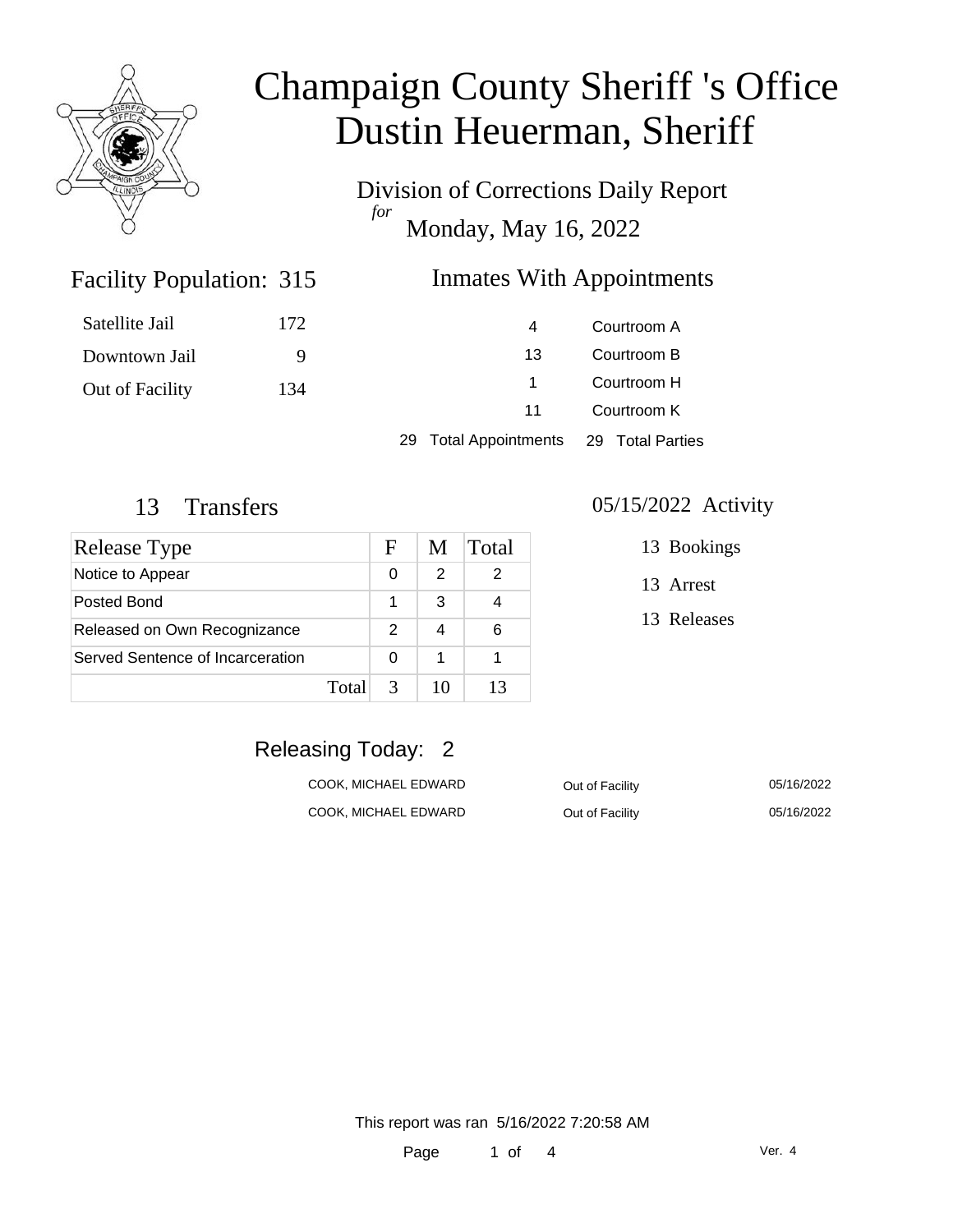

Division of Corrections Daily Report *for* Monday, May 16, 2022

| <b>Custody Status Count</b> |  |
|-----------------------------|--|
|-----------------------------|--|

- Civil Sentenced CCCC 1
- Electronic Home Dentention 18
	- Felony Arraignment 11
		- Felony Other 1
	- Felony Pre-Sentence 7
		- Felony Pre-Trial 241
	- Felony Pre-Trial DUI 5
	- Felony Sentenced CCSO 5
	- Felony Sentenced IDOC 6
		- Hold Other 3
	- Misdemeanor Arraignment 3
		- Misdemeanor Pre-Trial 7
			- Petition to Revoke 2
			- Remanded to DHS 5
				- Total 315

This report was ran 5/16/2022 7:20:58 AM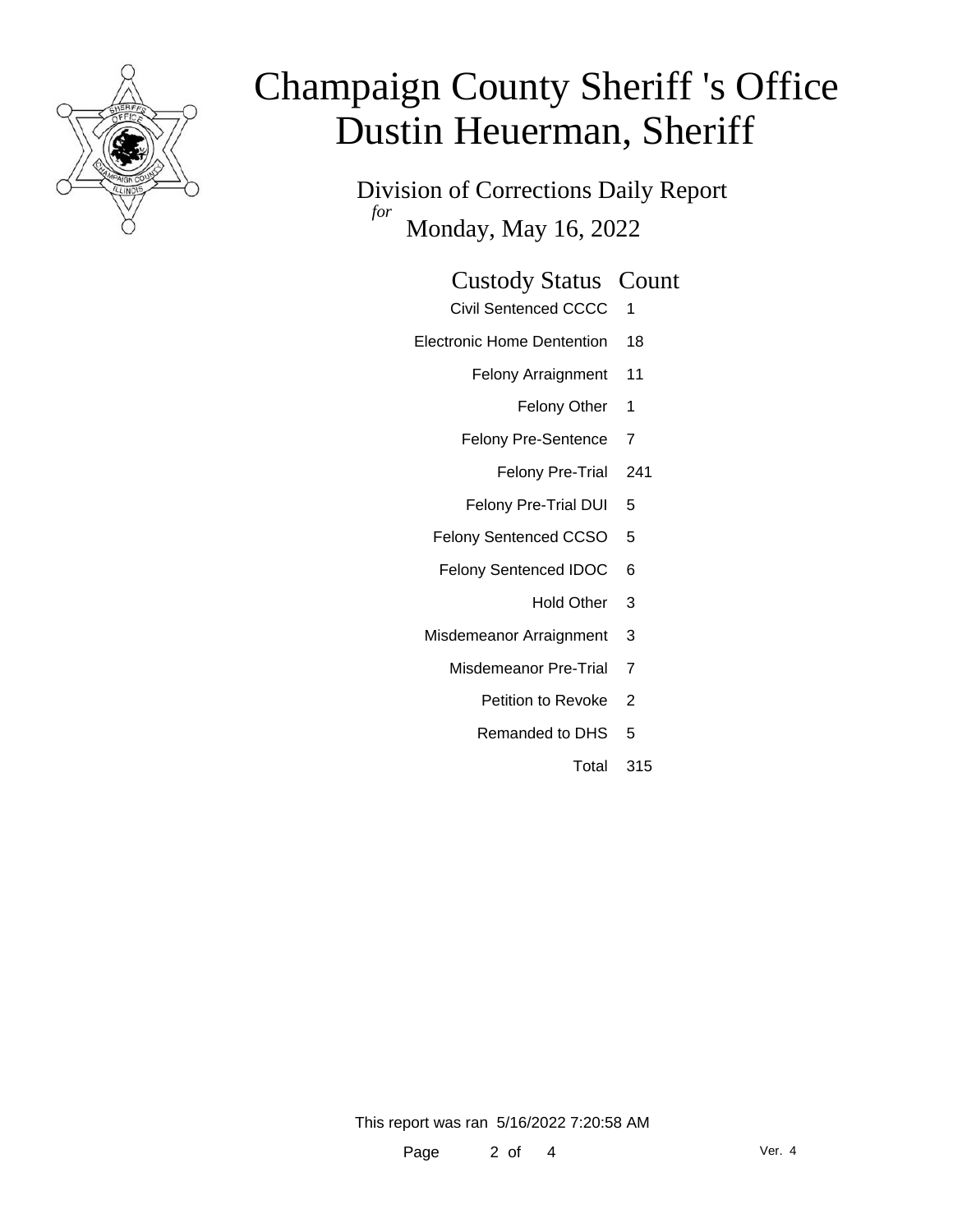

Division of Corrections Daily Report *for* Monday, May 16, 2022

### Inmates With Appointments

| Jailing Party Name            | Location    | Number of Records / Node |
|-------------------------------|-------------|--------------------------|
| ARNDT, MICHAEL, Junior        | Courtroom B | 1 / Satellite Jail       |
| BRENSON, JOHNATHON MARTEZ     | Courtroom K | 1 / Satellite Jail       |
| BROWN, CODY RUSSELL           | Courtroom A | 1 / Out of Facility      |
| CAMPBELL, MICHAEL JAMES       | Courtroom K | 1 / Satellite Jail       |
| CHAPPLE, MALIK BIANCO         | Courtroom B | 1 / Satellite Jail       |
| FREDERICK, THOMAS JERMAINE    | Courtroom K | 1 / Satellite Jail       |
| <b>GRIFFIN, NATHAN EUGENE</b> | Courtroom B | 1 / Satellite Jail       |
| HILL, MARJORIE DAWN           | Courtroom K | 1 / Satellite Jail       |
| HUGGER, CHRISTOPHER ORLANDO   | Courtroom K | 1 / Satellite Jail       |
| HURSEY, DANIEL SCOTT          | Courtroom H | 1 / Downtown Jail        |
| JACKSON, CARMEN MARIA         | Courtroom K | 1 / Satellite Jail       |
| JOHNSON, BRENTON ZAE          | Courtroom A | 1 / Out of Facility      |
| JONES, MARIO NATHANIEL        | Courtroom A | 1 / Out of Facility      |
| JONES, MARTEZ LAMONTE         | Courtroom B | 1 / Satellite Jail       |
| LAMBERT, DERRICK LAMONT       | Courtroom K | 1 / Satellite Jail       |
| LARUE, TERENCE TRAMEL         | Courtroom B | 1 / Out of Facility      |
| LENOIR, JOHN CHRISTOPHER      | Courtroom B | 1 / Satellite Jail       |
| MCGAHA, CHRISTOPHER D         | Courtroom B | 1 / Satellite Jail       |
| MOFFITT, STEFONCE TERRELL     | Courtroom K | 1 / Satellite Jail       |
| PETTIGREW, MARIO TRAVINIO     | Courtroom B | 1 / Satellite Jail       |
| RUNION, NICHOLAS LEE          | Courtroom K | 1 / Satellite Jail       |
| SANCHEZ, ITZEL                | Courtroom K | 1 / Satellite Jail       |
| SIMMONS, MICHAEL JAMAL        | Courtroom B | 1 / Out of Facility      |
| STOFFLE, KELLY ANNE           | Courtroom A | 1 / Satellite Jail       |
| TORRES-NEGRON, JUAN CARLOS    | Courtroom B | 1 / Satellite Jail       |
| <b>WILKINS, MICHAEL CARL</b>  | Courtroom B | 1 / Out of Facility      |

This report was ran 5/16/2022 7:20:58 AM